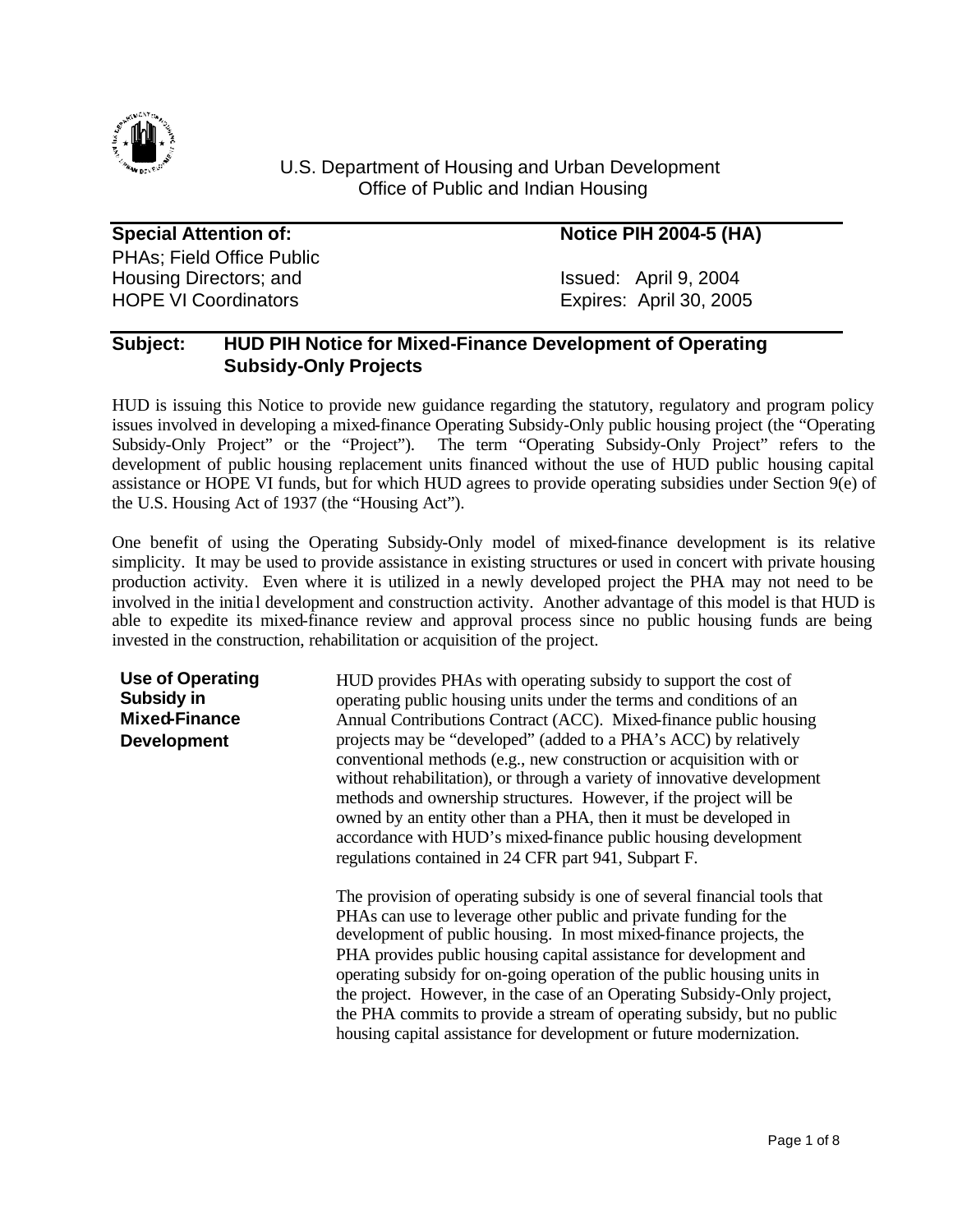For example, the Housing Authority of Baltimore has agreed to provide operating subsidies to support the operation of 62 public housing units at the 212-unit Arbor Oaks project in Baltimore. No public housing capital assistance were used to develop the project; rather, the State of Maryland, the City of Baltimore, and tax credit equity provided the capital funding. A summary of this project is included at the end of Chapter 1 of HUD's *Mixed-Finance Guidebook* (referenced at: http://www.hud.gov/offices/pih/programs/ph/hope6/mfph/)*.* 

As with any standard mixed-finance public housing project, a project developed using only operating subsidy must conform to all statutes, executive orders, regulations and policies relating to public housing developed using the mixed-finance method. PHAs may also use the operating subsidy-only method to acquire a project; however, if the project to be acquired by the PHA or its developer was constructed with the intent that it would contain public housing units, then all statutes, regulations, executive orders and policies related to public housing development must have been followed. These requirements include, but are not limited to, compliance with Procurement requirements, Davis-Bacon Act prevailing wage rates and the Americans with Disabilities Act (ADA). Nevertheless, since HUD public housing capital assistance is not used to develop the project, the required development proposal and closing documents are more limited in scope than standard mixed-finance projects, and the HUD review process is also streamlined.

If approved, the project will be added to the PHA's ACC with the units eligible to receive operating subsidy contributions. By law, the Operating Subsidy-Only Project must be developed, operated and maintained as public housing for the term of the low-income use restrictions. Similarly, an Operating Subsidy-Only Project is subject to certain disposition restrictions. These restrictions and their implications are discussed in detail below.

Operating Subsidy-Only Projects are subject to a number of statutory and regulatory restrictions regarding their development, operation and disposition (sale or other conveyance or encumbrance), as more fully described below:

1. *Limit on the Number of Units:* Operating Subsidy-Only Units are required to be replacement housing units under 24 CFR part 941.102(c), which imposes a limitation on the number of units (including Operating Subsidy-Only Units) a PHA may develop. Such development is limited to the lesser of the number of units that the PHA had under ACC on August 21, 1996, or the number of units for which it was receiving operating subsidy on that date, unless authorized by HUD. As replacement units developed using non-public housing funding sources, Operating Subsidy-Only Units are counted in both the Capital Fund formula and Operating Fund

**Restrictions on Operating Subsidy-Only Public Housing Projects**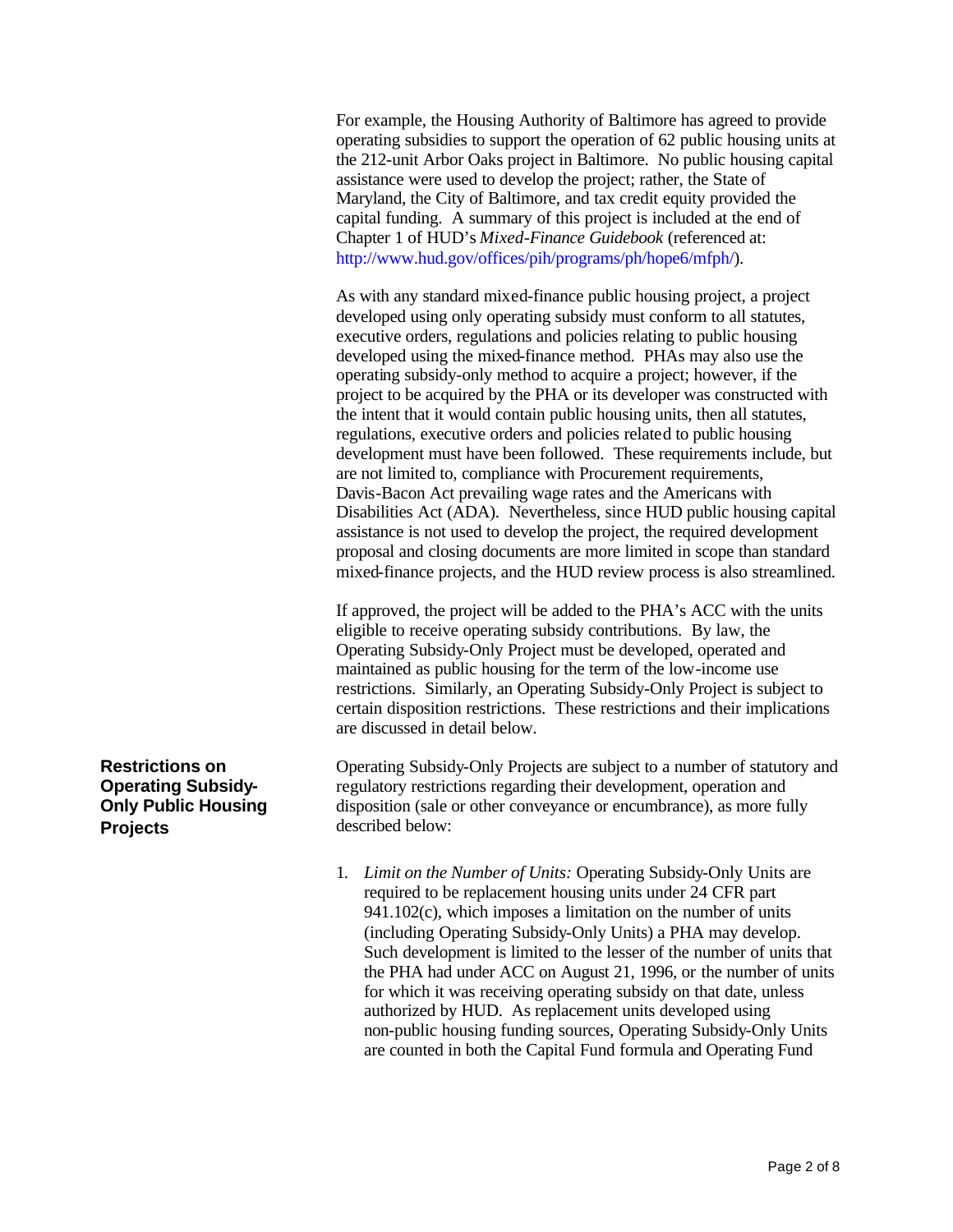formula under current regulations. However, should these units ever be modernized with public housing capital assistance, they would then be subject to the statutory 20-year use restriction period during which they would have to be operated as public housing.

- 2. *HUD Approval of Proposal and Closing Materials*: For an Operating Subsidy-Only Project to be eligible to receive public housing operating subsidies, the PHA must obtain HUD approval of its Operating Subsidy-Only Mixed-Finance Proposal and closing documentation in accordance with 24 CFR part 941, Subpart F, Public/Private Partnerships for the Mixed-Finance Development of Public Housing Units.
- 3. *Subsidy Allocation*: The amount of operating subsidies to be provided for an Operating Subsidy-Only Project, and the manner in which these funds are allocated to the public housing replacement units, must be approved by HUD and documented in the Project's Regulatory and Operating Agreement between the PHA and the Owner. See Chapter 5 of the *Mixed-Finance Guidebook* for details regarding the issues addressed in a Regulatory and Operating Agreement.
- *4. Davis-Bacon Certification Regarding Projects to be Newly Constructed or Rehabilitated*: If the PHA proposes to provide operating subsidies on behalf of a structure for which construction or rehabilitation has not begun or is underway, contracts for the construction or rehabilitation of the structure must contain the provisions in Section 46 ("Labor Standards, Davis-Bacon and Related Acts") of HUD Form 5370 ("General Conditions of the Contract for Construction, Public Housing Programs"), including prevailing wage rates and overtime requirements, as established in the applicable wage rate determinations issued by the local HUD Labor Relations Field Staff. The PHA must certify to HUD that these contracts contain the provisions in Section 46 of HUD Form 5370.
- 5. *Nondiscrimination and Accessibility Requirements Based on Disability.* Projects must comply with Section 504 of the Rehabilitation Act of 1973, Title II of the Americans with Disabilities Act of 1990, the Fair Housing Act, as amended,<sup>1</sup> and their respective implementing regulations at 24 CFR Part 8, 28 C.F.R. Part 35 and 24 C.F.R. Part 100. Among other things, a minimum of five percent (5%) of each Project's units and all common areas, including paths of egress, must be accessible to persons with mobility disabilities, and an additional two percent (2%) of the units must be accessible for individuals with hearing or vision disabilities. The specific applicable accessibility standards are set forth in 24 C.F.R. §8.32, App. A to 24 C.F.R. Part 40 and App. A

l

<sup>&</sup>lt;sup>1</sup> Section 504 of the Rehabilitation Act of 1973, 29 U.S.C. §794, Title II of the Americans with Disabilities Act of 1990, 42 U.S.C. §12131 et seq., and Fair Housing Act, 42 U.S.C. §3600 et seq.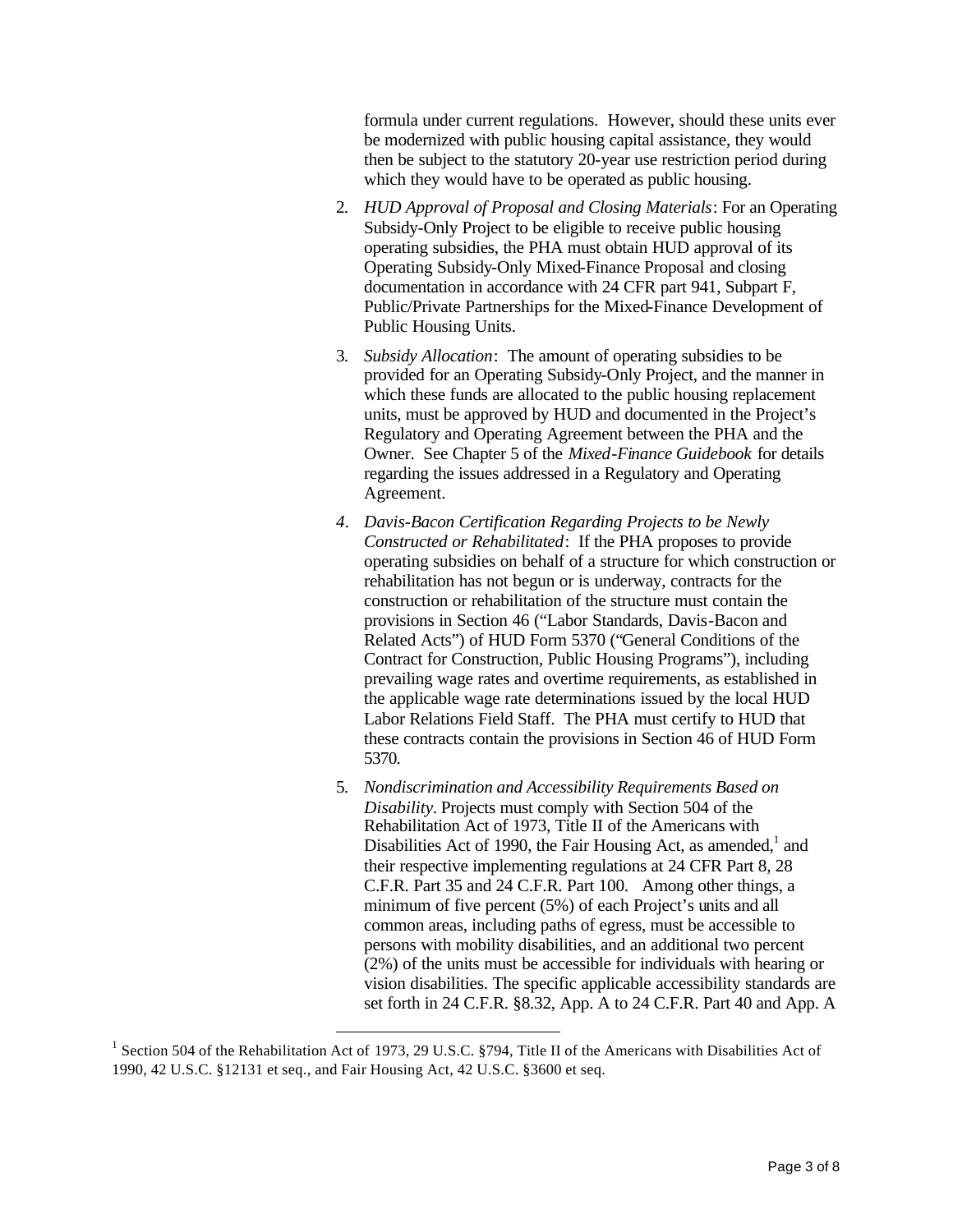to 28 C.F.R. Part 36. In addition, all Projects built for first occupancy after March 13, 1991 must comply with the Fair Housing Act Accessibility Guidelines at 24 C.F.R. §100.205 and 24 C.F.R. Ch.1, Subchapter A, App. II. For further information see PIH Accessibility Notice 2003-31.

- 6. *Acquisition Certification*: If the units are to be acquired rather than newly constructed, the PHA and owner must certify, consistent with 24 CFR part 941.304(b), that the property was not constructed with the intent that it would be sold to the owner of the mixed-finance project.
- 7. *Site and Neighborhood Standards for Projects to be Newly Constructed or Rehabilitated*: Operating Subsidy-Only Projects to be newly constructed or rehabilitated must be approved by HUD with respect to the site and neighborhood standards requirements of 24 CFR part 941.202. This review is conducted by the HUD Field Office and may require significant time in some circumstances. PHAs are urged to work with HUD to determine the need for this review at the earliest possible date.
- 8. *Environmental Review Requirements:* Public housing projects that receive HUD assistance are subject to 24 CFR part 58 ("Part 58") regarding the required environmental review procedures.<sup>2</sup> The review must be completed by a "responsible entity," as defined in Part 58, except that, when requested by the PHA or a responsible entity in certain circumstances, HUD may itself perform the environmental review under 24 CFR part 50 ("Part 50") before it approves the PHA's proposal. In either case, the PHA may not enter into any agreement or otherwise commit funds for the development, rehabilitation or acquisition of an Operating Subsidy-Only Project, or for the provision of assistance for such a project, before the environmental review is completed and (where required under Part 58) HUD has approved the PHA's Request for Release of Funds.
- 9. *Certifications:* The PHA must provide (as part of its mixed-finance development proposal) the certifications required by 24 CFR part 941.606 $(n)(1)(i)$  (legal authority);  $(n)(1)(ii)$  (competitive procurement process to select partner); and  $(n)(1)(iii)$  (obligation to develop and operate the public housing units in accordance with all Federal requirements including, but not limited to, payment of Davis-Bacon wage rates, nondiscrimination, etc.). In addition, the PHA must provide (as part of its closing submissions) the certifications required by 24 CFR part 941.610(a)(8), including, but not limited to, certifications of compliance with the 10-year prohibition on disposition under section 9(e)(3) of the Housing Act, and with the 10-year low-income use requirement under 24 CFR part 969.105(a).

l

<sup>&</sup>lt;sup>2</sup> References to Part 50 reviews in 24 CFR part 941 are no longer applicable; Part 58 now applies to mixed-finance operating subsidy only projects.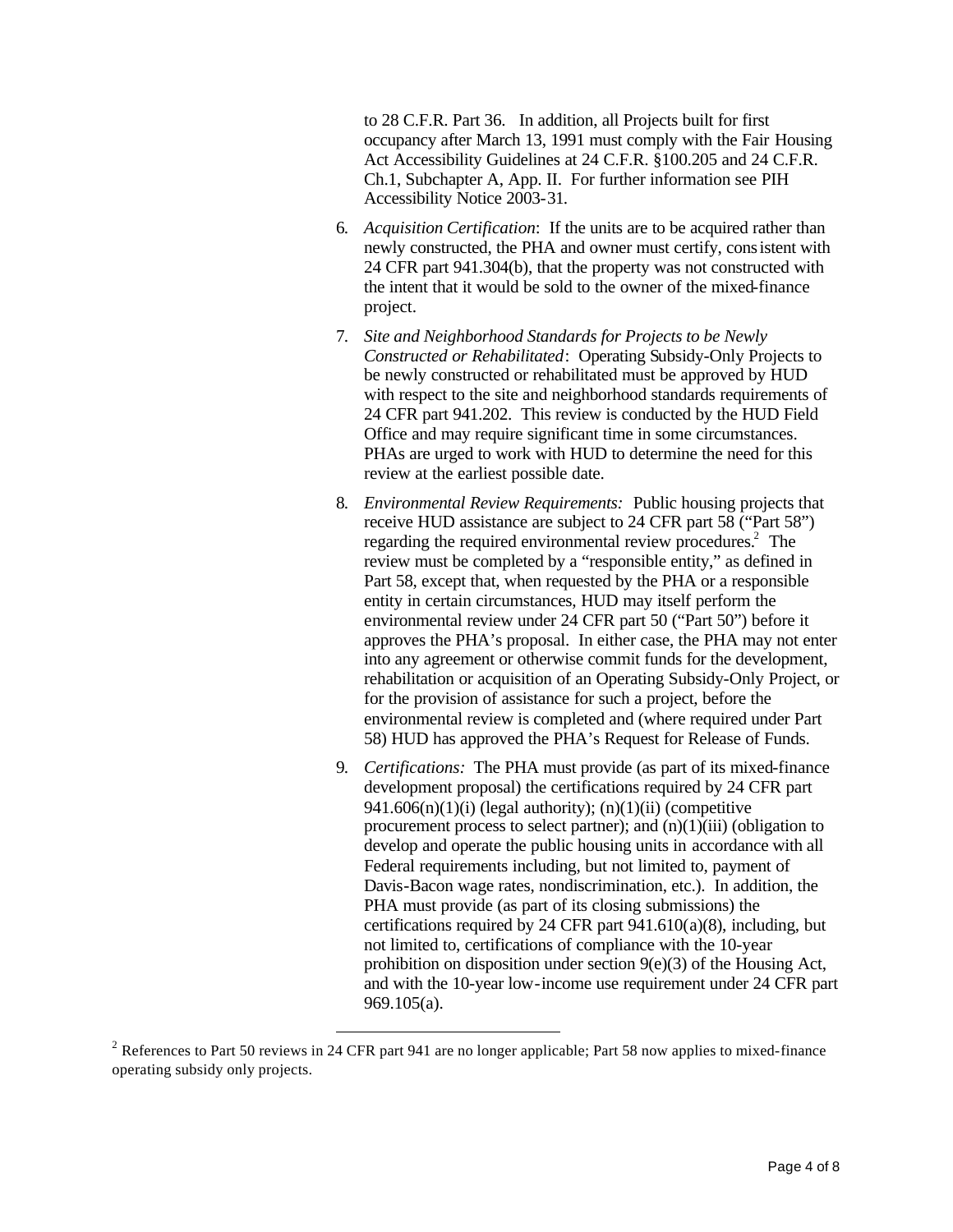| 10. New Construction Certification: If an Operating Subsidy-Only    |
|---------------------------------------------------------------------|
| Project involves new construction, the PHA must comply with         |
| section 6(h) of the Housing Act in the manner established in 24 CFR |
| part 941.606(m).                                                    |

- *11. Low-Income Use Restrictions and Disposition Restrictions:* The Operating Subsidy-Only Project must be subject to both a low-income use restriction (in accordance with 24 CFR part 969.105(a), or successor regulation) and a prohibition on disposition (under Section 9(e)(3) of the Housing Act), both of which extend for 10 years following the end of the last fiscal year in which operating subsidies were provided on behalf of the public housing units. To enforce these restrictions, HUD requires that a declaration of restrictive covenants, in the form prescribed by HUD, be the first recorded encumbrance against the mixed-finance development.
- *12. Procurement:* The PHA must procure developers and/or owners of an Operating Subsidy-Only Project using the competitive procurement process required by 24 CFR part  $941.606(n)(1)(ii)$  and 24 CFR part 85.36.

A complete description of all possible development scenarios and their applicable approval criteria is beyond the scope of this HUD Notice. PHAs must consult with HUD's Office of Public Housing Investments and the local HUD Field Office, at the earliest possible stage of the development concept, for a preliminary feasibility determination regarding any Operating Subsidy-Only Project.

**Early Termination of Low Income Use Restrictions and Disposition Requirements**

Prior to the enactment of the Quality Housing and Work Responsibility Act of 1998 (QHWRA), HUD had the authority under section  $9(a)(1)(A)$ to grant upfront approval to permit an early termination of the 10-year prohibition on disposition. HUD exercised this authority by agreeing in advance to approve an early termination of the disposition restrictions in the event the PHA failed to provide the owner of the Operating Subsidy-Only Project with operating subsidies because of reduced appropriations under Section 9 of the Housing Act. HUD likewise agreed in advance under these circumstances to approve a waiver of the low income use restrictions under 24 CFR part 969.105(a).

With the enactment of QHWRA, HUD continues to retain the authority (now codified at Section 9(m)(2) of the Housing Act) to reduce the term of the 10-year prohibition on disposition. However, HUD's authority to reduce the period of time of this requirement must be implemented through regulations. Until HUD issues these regulations, it is unable to reduce the term of the 10-year prohibition on disposition under section 9(e)(3) of the Housing Act.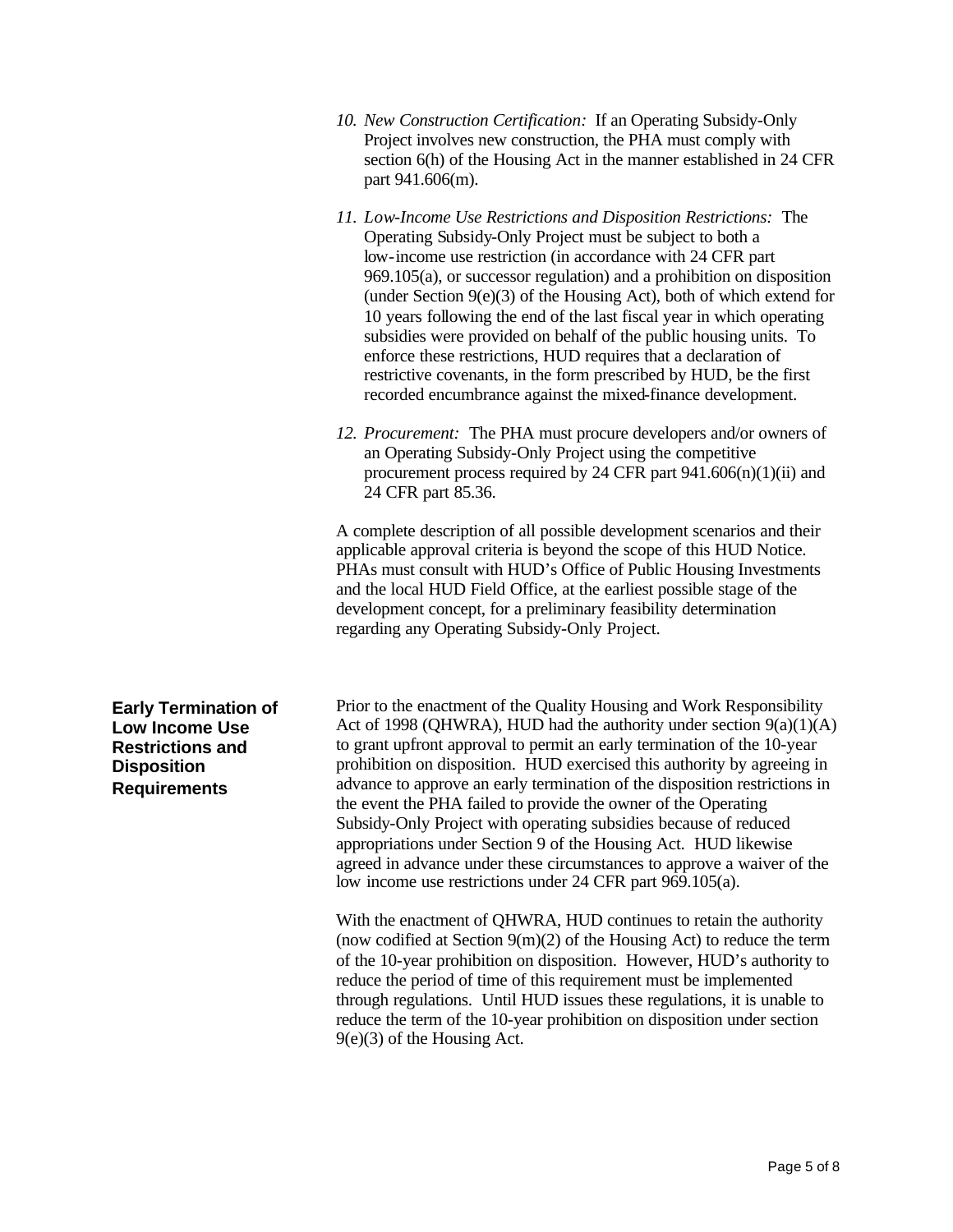Nevertheless, HUD has included the following language in the Mixed-Finance ACC Amendment for Operating Subsidy-Only Projects with respect to its authority under section  $9(m)(2)$  of the Housing Act:

"The parties hereto acknowledge section  $9(e)(3)$  of the Act prohibits the disposition of any portion of the Project before the expiration of the 10-year period beginning upon the end of the fiscal year in which operating subsidies were provided, "except as otherwise provided in the Act." Section 9(m)(2) of the Act thereafter permits the Secretary to reduce, by regulation, the term of this prohibition on disposition. The parties further acknowledge that regulations to implement the authority in section 9(m)(2) of the Act have not yet been issued; however, in the event the Project satisfies the terms set forth in such regulations for an early termination of the 10-year prohibition on disposition, the Project may obtain the benefit of this subsequent regulatory authority. Moreover, if the Project qualifies for an early termination of the 10-year prohibition on disposition under section 9(m)(2) of the Act and HUD's implementing regulations, the Authority may (on behalf of the Owner Entity) request a waiver of the 10-year low income use requirement in 24 CFR part 969.105(a). HUD will not unreasonably withhold its approval of such a waiver so long as the Authority has demonstrated good cause for the waiver.

Alternatively, the Authority may seek, pursuant to section 18 of the Act, to dispose of the units and thereby terminate the 10-year prohibition on disposition and the low-income use restrictions. In such case, HUD may approve the disposition of the Project from the public housing program if it determines such action to be consistent with the Act."

HUD has developed a modified submission and review process for Operating Subsidy-Only Projects. The PHA is required to submit an operating subsidy-only mixed-finance proposal, along with certain closing documents described below. In reviewing these materials, HUD's main concerns relate to whether: (a) the level of operating subsidy to be provided to the Project is appropriate; (b) the methodology for providing operating subsidies to the Project, as described in the Regulatory and Operating Agreement, is appropriate; and (c) the Project will be developed, operated and maintained in accordance with public housing requirements for the term of the low-income use restrictions.

Following HUD review and approval of the proposal and closing materials, the HUD Office of Public Housing Investments will prepare a Mixed-Finance Amendment to the ACC for Operating Subsidy-Only Projects (the "Mixed Finance ACC Amendment"). Upon execution of the Mixed-Finance ACC Amendment, and HUD approval of the final closing binders, the public housing units in the Operating Subsidy-Only Project will be added to the ACC and will become eligible to receive operating subsidies for so long as the Project remains in compliance with the public housing requirements.

**Process for HUD Review and Approval of Operating Subsidy-Only Projects**

#### **Paperwork Reduction**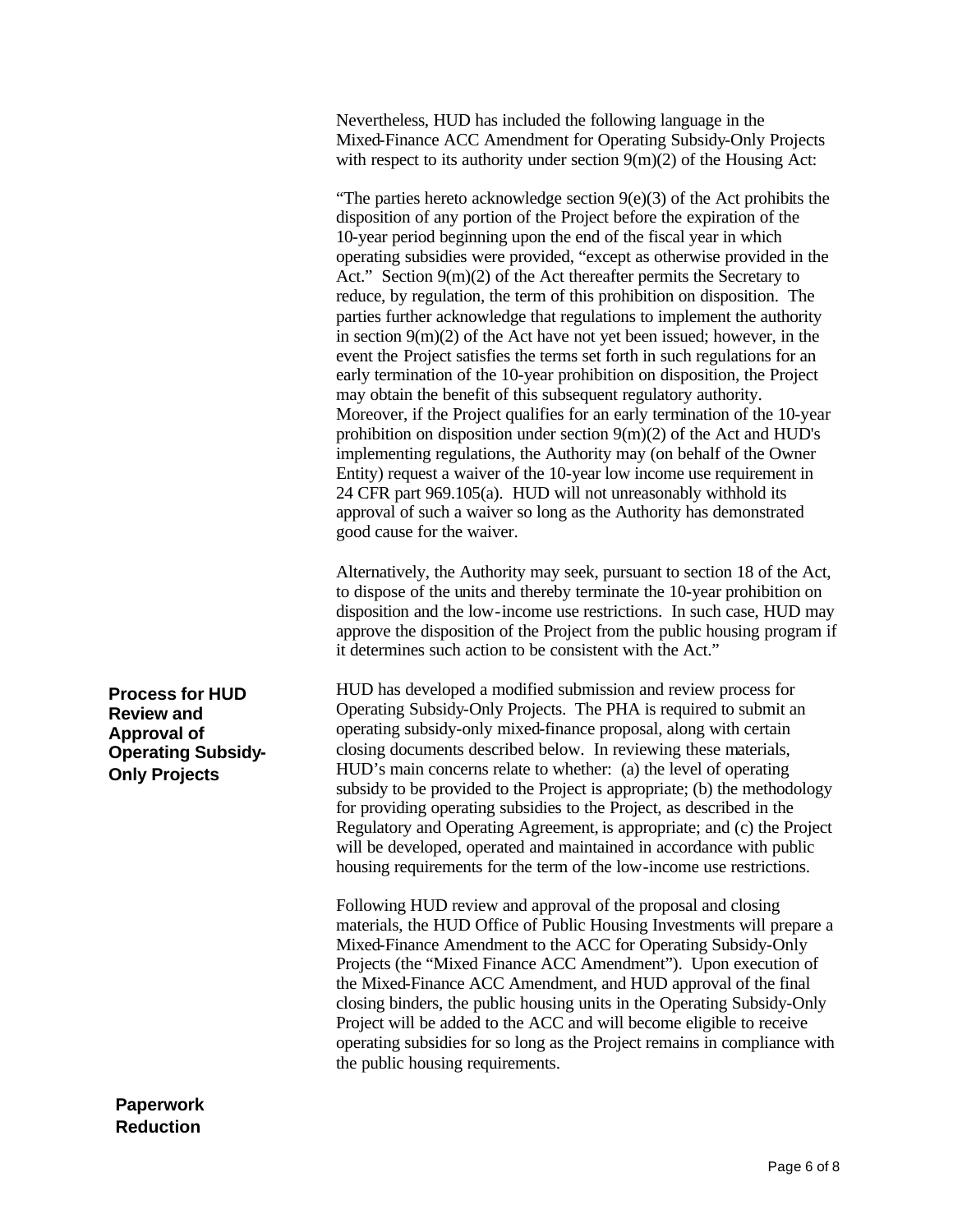The information collection requirements contained in this notice have been approved by the Office of Management and Budget (OMB) under the Paperwork Reduction Act of 1995 (44 U.S.C. 3501-3520) and assigned OMB control numbers 2577-0033 and 2577-0208. In accordance with the Paperwork Reduction Act, HUD may not conduct or sponsor, and a person is not required to respond to, a collection of information unless the collection displays a currently valid OMB control number.

 $\frac{1}{s}$ /s/

Michael Liu Assistant Secretary for Public and Indian Housing